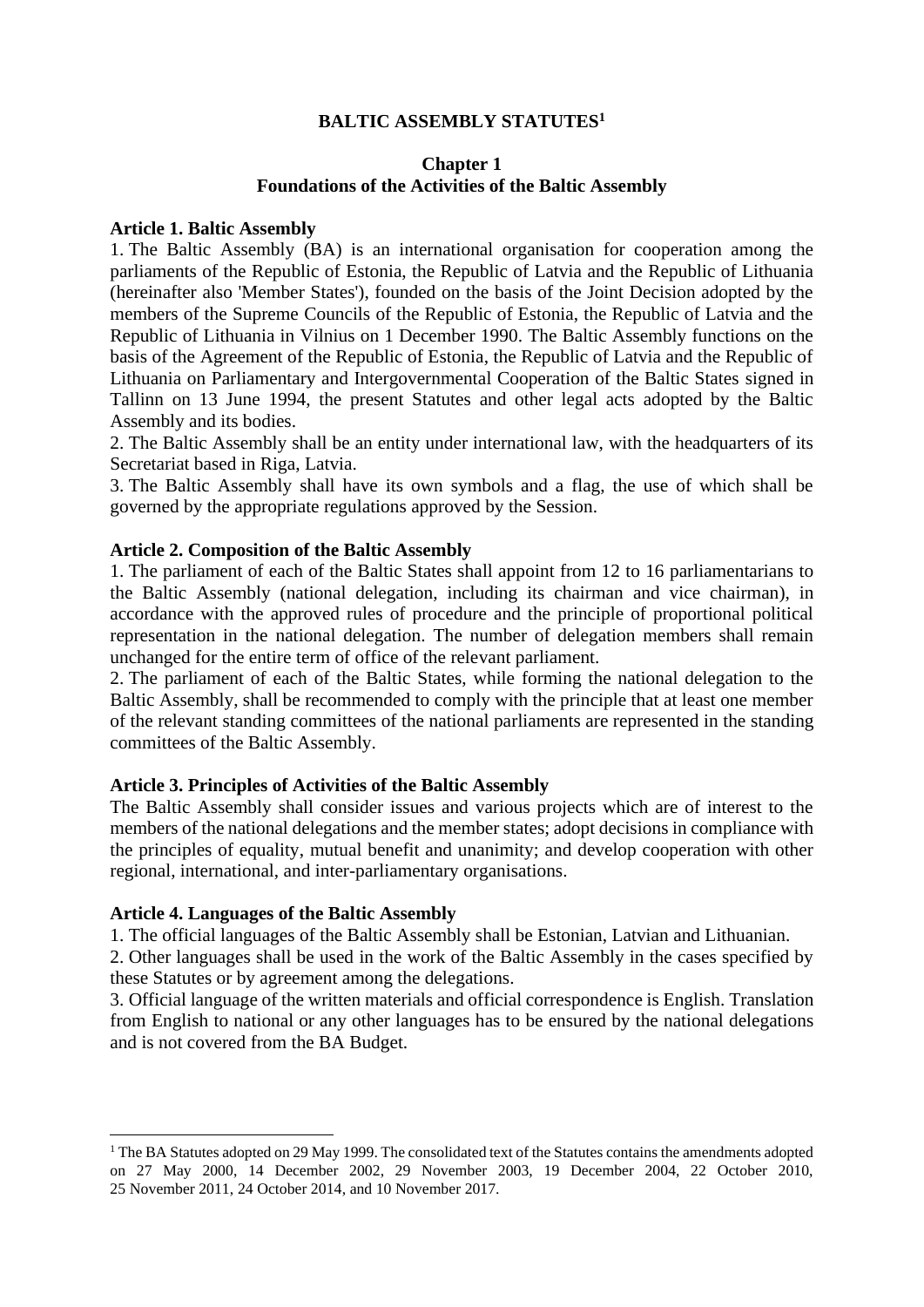# **Chapter 2 Bodies of the Baltic Assembly**

# **Section 1 Session of the Baltic Assembly**

# **Article 5. The Session of the Baltic Assembly**

- 1. The highest body of the Baltic Assembly is its Session.
- 2. Sessions shall be regular and extraordinary.

3. Within the framework of the Session, an official meeting of the Presidents of the parliaments of the Member States shall be held.

# **Article 6. Competence of the Session of the Baltic Assembly**

1. The Session of the Baltic Assembly shall be competent to adopt decisions on all issues pertaining to BA activities.

2. The following shall be within the exclusive competence of the Session of the Baltic Assembly:

- 1) adoption and amendment of the Statutes;
- 2) approval of the BA symbols and adoption and amendment of the regulations on their use;
- 3) fixing the venue and time of a regular Session;
- 4) approval and amendment of the agenda of the Session;
- 5) approval of the leadership of the Presidium, standing and *ad hoc* committees;
- 6) approval of the Secretary General of the Baltic Assembly;
- 7) adoption and amendment of the Regulations on the Secretariat;
- 8) hearing of the BA Presidium's report on the work accomplished in the period between sessions;
- 9) approval of the BA budget and the report on its implementation;
- 10) adoption of declarations, recommendations, resolutions, decisions and statements.

# **Article 7. Quorum of the Session of the Baltic Assembly**

1. A regular or an extraordinary Session of the Baltic Assembly shall have the power to act if more than half of the members of each national delegation are present.

2. The registration of the members of the delegations shall be conducted before the opening of the Session and upon the request of the national delegations.

# **Article 8. Regular Sessions**

1. A regular Session of the Baltic Assembly shall be held once a year in the presiding country. 2. The exact date of the next regular Session shall be fixed by a decision of the previous regular Session. When determining the date for the Session, the dates of national parliamentary elections shall be taken into account.

3. The term of presidency of the Baltic Assembly shall be one calendar year and the presidency shall be held alternately by Estonia, Latvia and Lithuania. Not later than two months before the beginning of the Session, the presiding state shall set the exact venue of the Session, and the secretary of its delegation shall notify the Baltic Assembly Secretariat and the secretaries of other national delegations thereof.

4. When necessary, the Baltic Assembly Session may change the host country, venue and time of the Session; however, when the decision on holding the next Session is made, the principle of rotation should be applied equally to all BA member states.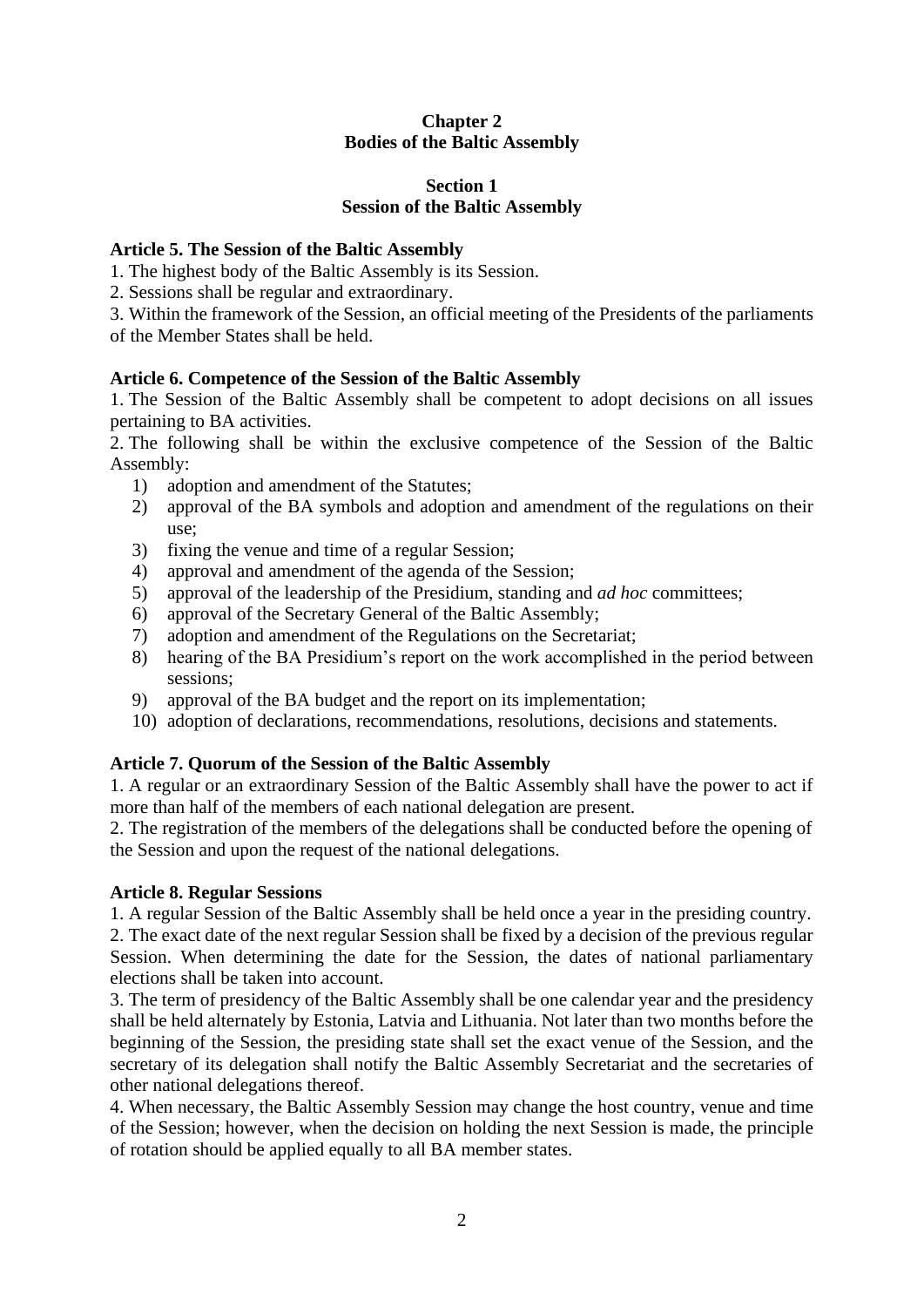#### **Article 9. Extraordinary Sessions**

1. A proposal to convene an extraordinary Session may be submitted by each national delegation individually or jointly with other delegations.

2. The proposal to convene an extraordinary Session must be well founded, indicating the issues for consideration.

3. The decision to convene an extraordinary Session shall be made during a regular Session; in the period between sessions the decision shall be made by the Presidium on the principle of consensus.

4. The Session or the Presidium shall define the agenda, venue and time of an extraordinary Session.

### **Article 10. Agenda of the Session**

1. The Presidium shall submit a draft agenda of the Session to the delegations not later than two months before the beginning of a regular Session or two weeks before the convocation of an extraordinary Session.

2. The time allocated for speeches and answers to questions shall be set by the Presidium.

3. The Session, on the basis of consensus, may amend the agenda at any time.

### **Article 11. Chairing of the Session**

1. The work of the Session shall be chaired by the President of the Baltic Assembly or by one of the Vice Presidents.

2. The Chairman of the Session shall ensure its smooth functioning.

### **Article 12. Openness of the Work**

1. The work of the Baltic Assembly shall be open to the public.

2. The Baltic Assembly may declare the Session or a part thereof closed by a joint decision of the national delegations.

#### **Article 13. Recording and Taking Minutes on the Session**

1. The work of the Baltic Assembly Session shall be tape-recorded, and the minutes of it shall be taken.

2. The minutes shall include the following: venue and time of the Session, names of the chairmen and participants, agenda, speakers and the essence of their speeches, full texts of the decisions adopted, and the results of voting.

3. The minutes of the Session shall be signed by the President and Vice Presidents, and by the Secretary General of the Baltic Assembly.

4. The minutes of the Session shall be taken in English.

5. After the minutes of the Session have been signed within two months after the end of the Session, they shall be published and entered on the BA website on the Internet.

#### **Article 14. Adoption of Decisions at the Session**

1. The Session of the Baltic Assembly shall adopt its decisions by voting.

2. Each national delegation shall have one vote. A decision shall be adopted if all the national delegations have voted in favour of it.

#### **Section 2 Presidium of the Baltic Assembly**

### **Article 15. Composition of the Presidium of the Baltic Assembly**

1. The Presidium shall be formed for organising the work of the Baltic Assembly.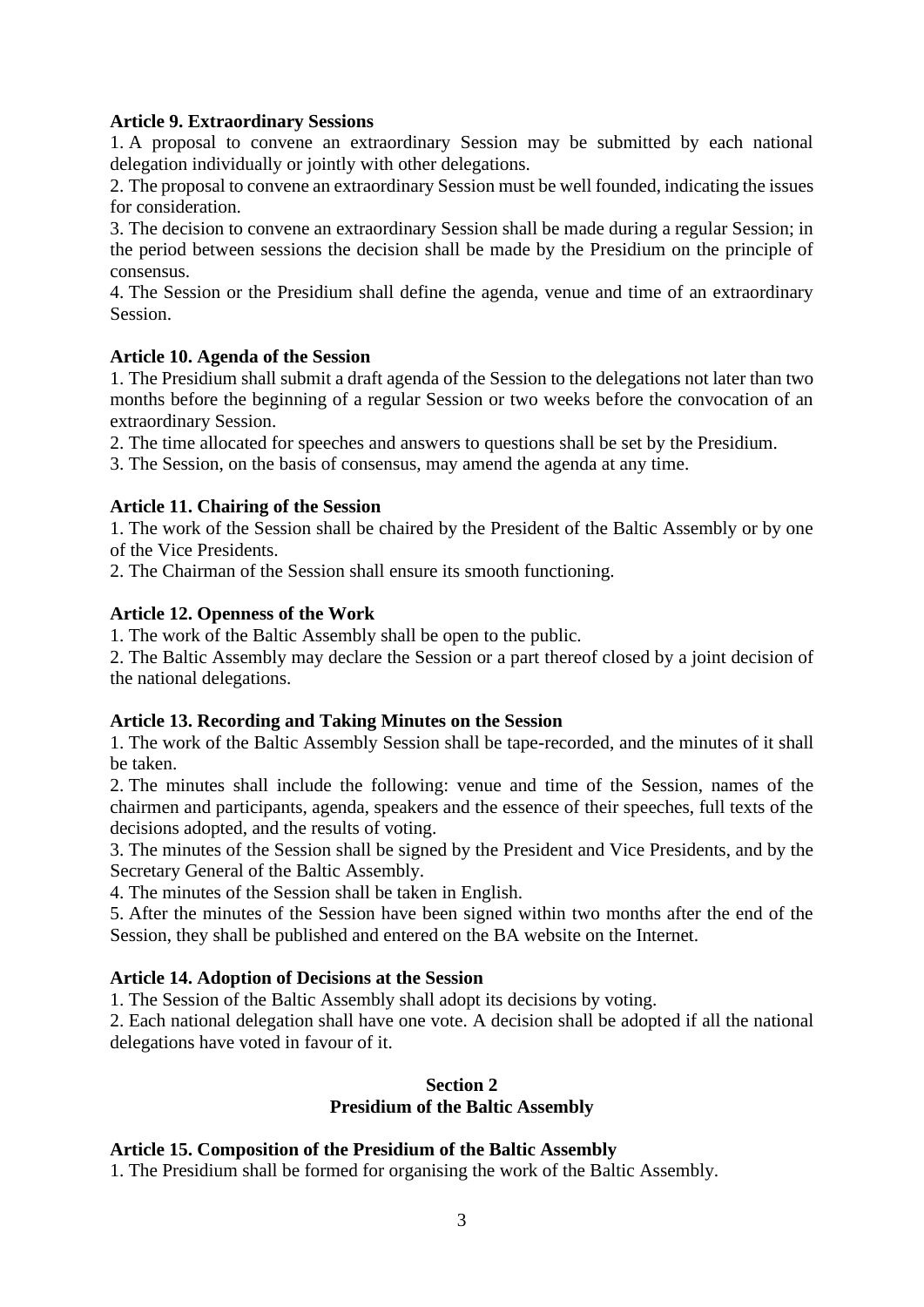2. The Presidium of the Baltic Assembly shall consist of the chairman and his/her deputy of each national delegation appointed by the parliament of the respective state.

# **Article 16. President and Vice Presidents of the Baltic Assembly**

1. The work of the Presidium shall be chaired by the President and two Vice Presidents of the Baltic Assembly.

2. At the end of each Session of the Baltic Assembly, the chairman of the national delegation of the next presiding state shall become the President of the Baltic Assembly for the next calendar year. The incoming President shall perform his/her functions from 1 January.

3. The chairmen of the other two national delegations shall become Vice Presidents of the Baltic Assembly.

4. In the absence of the President of the Baltic Assembly, his/her duties shall be carried out by the Vice President from the next presiding country. When the latter is not available, the duties of the President of the Baltic Assembly shall be carried out by the other Vice President.

# **Article 17. Tasks and Competence of the Presidium**

1. The Presidium shall direct the preparation of sessions; coordinate the work of the BA bodies during sessions and between them; supervise the implementation of the budget of the Baltic Assembly; represent the Baltic Assembly and maintain relations with international organisations, as well as with the parliaments and governments of Estonia, Latvia and Lithuania; and fulfil other tasks prescribed for the Presidium under the present Statutes and the documents adopted on the basis thereof.

2. It shall be within the competence of the Presidium:

- 1) to draw up the strategy and principal directions for the development of Baltic Assembly activities;
- 2) to coordinate the cooperation with the Prime Ministers and sectoral cooperation ministers who make up the Baltic Council of Ministers;
- 3) during the Session for solving conceptual issues and considering all draft documents, to convene the Consultative Council which shall comprise: the Presidium of the Baltic Assembly and the chairmen and vice chairmen of the standing committees of the Baltic Assembly. The work of the Consultative Council shall be chaired by the President and two Vice Presidents of the Baltic Assembly;
- 4) to set tasks and priorities for the Baltic Assembly activities;
- 5) to maintain relations of the Baltic Assembly with other international organisations;
- 6) to register the members of the Presidium, standing committees, *ad hoc* committees and interests groups;
- 7) to approve changes in the composition of the Presidium and standing committees in the period between sessions;
- 8) to hold a competition to select a candidate for the Secretary General of the Baltic Assembly and to present the selected candidate to the Session for approval;
- 9) to convene an extraordinary Session of the Baltic Assembly;
- 10) to present a draft agenda of the Session;
- 11) to appoint responsible standing committees for considering the submitted documents and topical issues;
- 12) to draw up a draft budget in conjunction with the BA Secretariat and to consider the draft report on the implementation of the budget to be presented at the Session by the Budget and Audit Committee;
- 13) to bring the documents adopted at sessions of the Baltic Assembly to the attention of the national parliaments;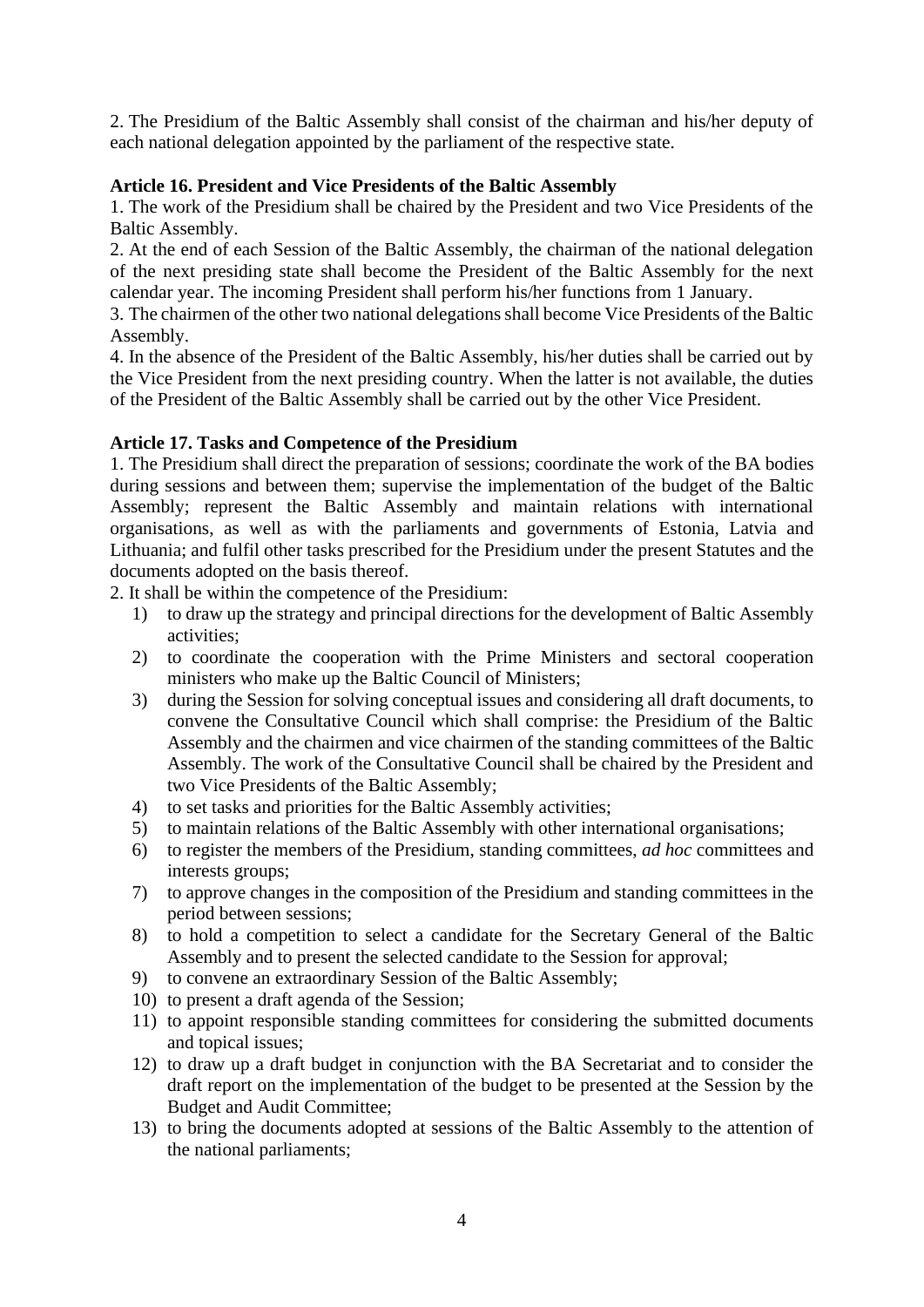- 14) to organise a meeting with the speakers of the national parliaments during the Session of the Baltic Assembly;
- 15) in the period between sessions, to make decisions and release statements on behalf of the Baltic Assembly regarding topical/conceptual issues if there is a consensus among the national delegations; and
- 16) resolve other issues which are within its competence.

3. The Presidium shall draw up a report on the work accomplished in the period between sessions and present it at the Baltic Assembly Session.

# **Article 18. Meetings of the Presidium**

1. Meetings of the Presidium shall be held at least four times a year.

2. A meeting of the Presidium shall be convened by the President of the Baltic Assembly, who fixes the venue and time of the meeting and submits a draft agenda of the meeting.

3. The Presidium may invite standing committee chairmen, members of the national delegations and representatives of the Baltic Council of Ministers to attend its meetings to evaluate the activities of the current year and to set priorities for the next year.

4. The BA Secretariat shall ensure that minutes of Presidium meetings are kept. The venue and time of a meeting, names of the participants, issues considered, main viewpoints expressed and decisions adopted shall be entered in the minutes. The minutes shall be signed by the Chairman of the meeting and by the person who took the minutes.

5. Technical services for meetings of the Presidium shall be provided by the BA Secretariat.

6. Copies of Presidium meeting minutes in the English language shall be forwarded to the members of the national delegations not later than within two weeks after a Presidium meeting.

# **Article 19. Decisions of the Presidium**

1. The Presidium of the Baltic Assembly shall have the power to act if its meeting is attended by one member of the Presidium from each BA member state, including the President of the Baltic Assembly.

2. Decisions of the Presidium shall be adopted by consensus. In the event of failure to reach a consensus, the President of the Baltic Assembly may make a proposal to put the issue on the agenda of the Session. In this case, the Session shall adopt a decision by consensus of the national delegations.

### **Section 3 Standing Committees of the Baltic Assembly**

### **Article 20. Standing Committees of the Baltic Assembly**

1. BA standing committees shall be appointed for the preparation and consideration of issues which are of interest to the Baltic Assembly.

2. The standing committees of the Baltic Assembly shall be the following:

- 1) Economics, Energy and Innovation Committee;
- 2) Education, Science and Culture Committee;
- 3) Health, Welfare and Family Committee;
- 4) Natural Resources and Environment Committee;
- 5) Security and Defence Committee.

3. The work of a standing committee shall be directed by chairman or vice chairmen of the standing committee.

4. For dealing with specific issues, the Session of the Baltic Assembly may set up *ad hoc*  committees, defining their composition, scope and term of authority, and the procedure for reporting on their activities.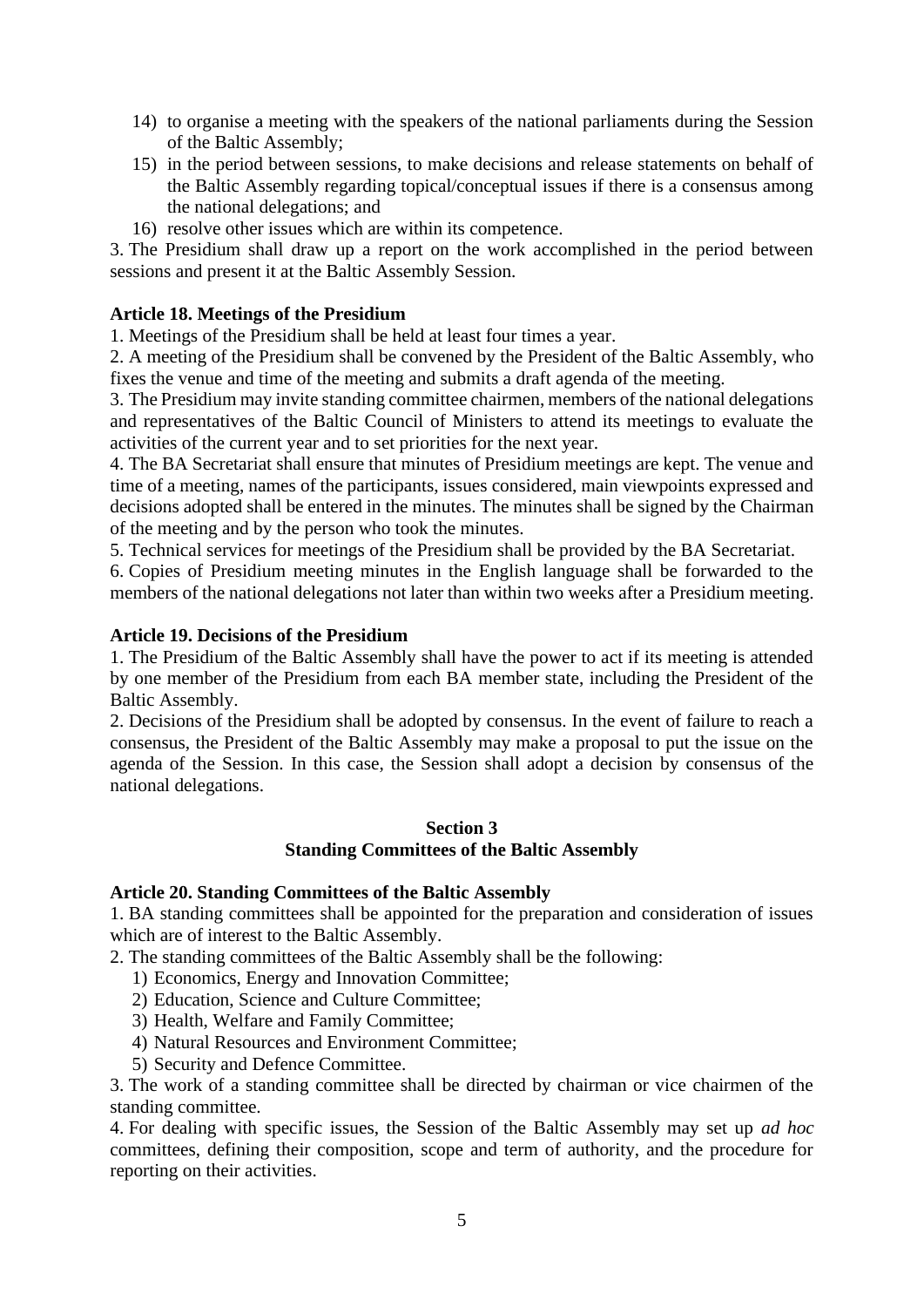# **Article 21. Tasks and Competence of Standing Committees**

1. The tasks of the standing committees shall be to consider the issues which fall within their sphere and are of interest to the members of the national delegations and the BA member states, to work out joint positions on such issues, and to consider and prepare for adoption at sessions the documents which have been referred to them by the Presidium.

2. The standing committees of the Baltic Assembly shall:

- 1) prepare the issues within their competence for consideration at sessions;
- 2) initiate and prepare recommendations for the Resolution of the Session and drafts of the documents for consideration at sessions;
- 3) oversee the implementation of the documents prepared by them and adopted by the BA;
- 4) bring the relevant documents adopted at BA sessions to the attention of the appropriate standing committees of the national parliaments;
- 5) resolve other issues which are within the competence of BA standing committees; and
- 6) present reports on their work to the Session of the Baltic Assembly.

# **Article 22. Appointment of Members of Standing Committees**

1. Each member of the national delegation may be a member of one standing committee and, additionally, a member of the Budget and Audit Committee.

2. Each national delegation shall appoint its members to BA standing committees in compliance with the principle of equal representation of the national delegations in the standing committees and, as far as possible, by taking their interests into account.

3. When it is necessary to temporarily replace a standing committee member on a standing committee, a member of the national delegation, by the national delegation's decision, may be appointed to substitute for him/her. The substitute shall enjoy all the rights and responsibilities of a standing committee member.

### **Article 23. Budget and Audit Committee**

1. Each national delegation shall appoint to the Budget and Audit Committee two of its members who are neither the chairman nor vice chairman of the delegation.

2. The Session shall approve the composition of the Budget and Audit Committee and, when necessary, change its composition upon the recommendation of a national delegation.

- 3. The Budget and Audit Committee shall:
	- 1) have the right to examine and check financial documents at any time;
	- 2) to draft the procedure for the use of funds and other BA resources and present at the Session drafts of appropriate decisions;
	- 3) consider the draft budget of the next year, which has been drawn up by the Presidium and the Secretariat, make amendments thereto and present it with the mediation of the Presidium for adoption at the Session; and
	- 4) exercise control over BA expenses and at the Session make a report on the implementation of the Baltic Assembly budget for the preceding year and on the validity of the expenses.

### **Article 24. Chairman and Vice Chairmen of a Standing Committee**

1. At the end of each Session, the national delegation of the next presiding state shall appoint chairmen of standing committees from among its members. The national delegations of the other two states shall appoint vice chairmen of standing committees. Chairmen and vice chairmen for the next calendar year shall be approved at the BA Session. Chairmen and vice chairmen shall perform his/her functions from 1 January.

2. The standing committee chairman shall: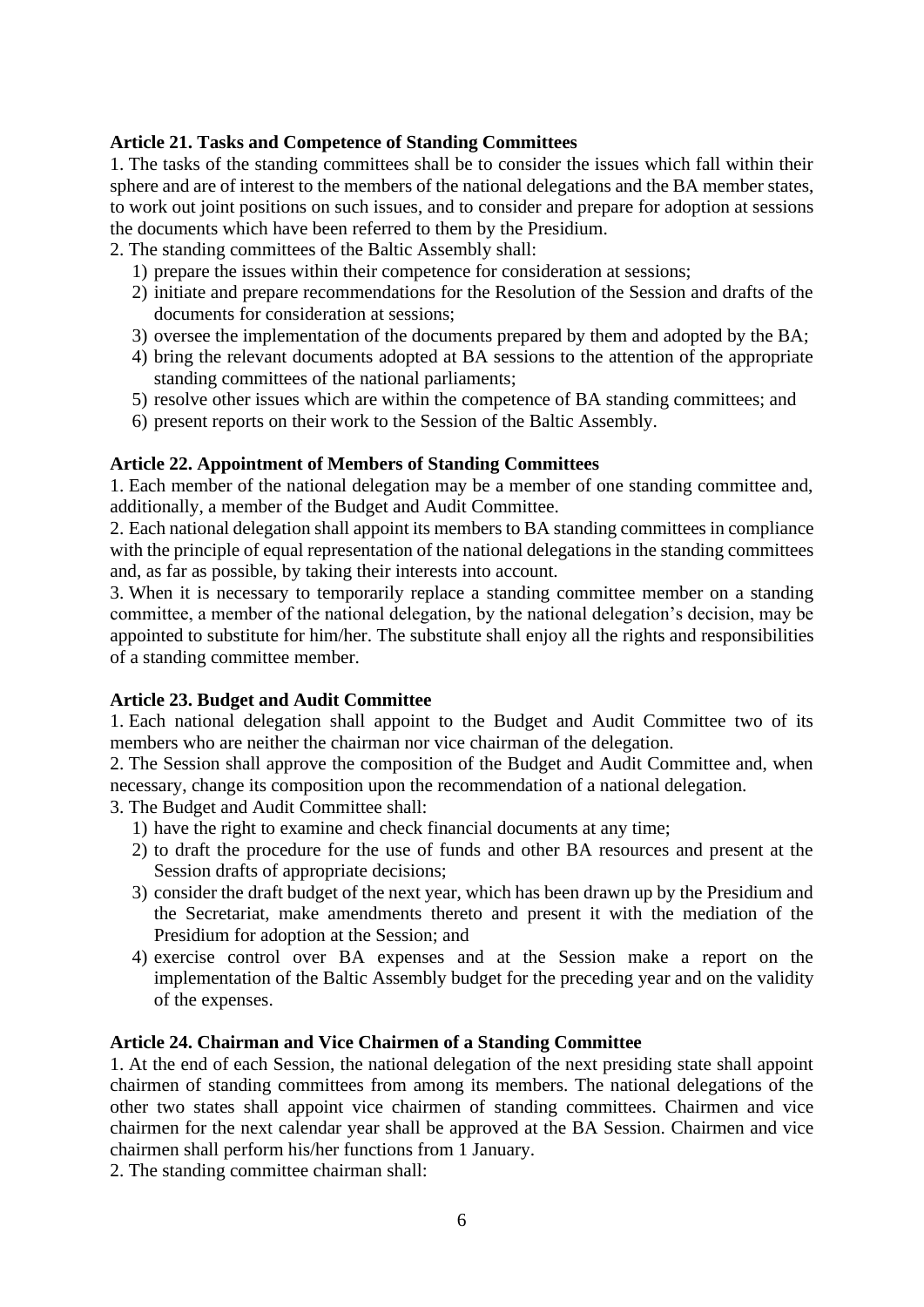- 1) coordinate and organise the activities of the standing committee and draw up a plan of its work;
- 2) convene meetings of the standing committee and draft their agendas;
- 3) decide whom to invite to the discussion of issues and draft documents;
- 4) preside over a standing committee meeting;
- 5) when necessary, participate in meetings of the Presidium as a representative of the standing committee; and
- 6) sign the documents of the standing committee.

3. In the absence of the standing committee chairman, the vice chairman from the next presiding state shall act as chairman of the standing committee. In case of his/her absence, the other vice chairman shall act as chairman.

# **Article 25. Standing Committee Meetings**

1. Meetings of a standing committee shall be held at least once a year. Standing committees and *ad hoc* committees can meet as often as necessary.

2. Meetings of standing committees shall be convened by their chairmen, who shall make up the agenda and set the venue and time of the meetings. Standing committee meetings should be held in each BA member state insofar as possible.

3. The members of BA national delegations, representatives of the governments, experts may be invited to attend standing committee meetings; other persons may also be invited at the discretion of the standing committee chairmen. Standing committees may organise joint events, and chairmen of the relevant standing committees shall decide who will chair these events.

4. Minutes of standing committee meetings shall be taken by the Secretariat of the Baltic Assembly. The venue and time of a meeting, names of the participants, issues considered, main viewpoints expressed and decisions adopted shall be entered in the minutes. The minutes shall be signed by the presiding officer of the meeting and by the person who took the minutes.

5. Technical services for standing committee meetings shall be provided by the secretary of the national delegation of the state in which a standing committee meeting is being held.

6. Copies of standing committee meeting minutes in the English language shall be forwarded to the members of the standing committees not later than two weeks after the meeting.

### **Article 26. Decisions of the Standing Committees**

1. A standing committee of the Baltic Assembly shall have the power to act if its meeting is attended by at least one member of the national delegation from each BA member state, including the chairman or vice chairman of the standing committee.

2. Decisions of a standing committee shall be adopted by consensus of the standing committee members who attend the meeting. In the event of failure to reach a consensus, the chairman of the standing committee may refer the issue to the Session for consideration.

# **Section 4 Interest Groups of the Baltic Assembly**

### **Article 27. Interest Groups of the Baltic Assembly**

1. On basis of a joint decision, the members of the national delegations may form interest group consisting of at least three members one from each national delegation. Interest groups shall submit the decision about the foundation and goals of the interest group to the Presidium of the Baltic Assembly.

2. An interest group shall function in accordance with the Regulations on its Activities that are adopted by the Session of the Baltic Assembly and become an integral part of the Baltic Assembly Statutes.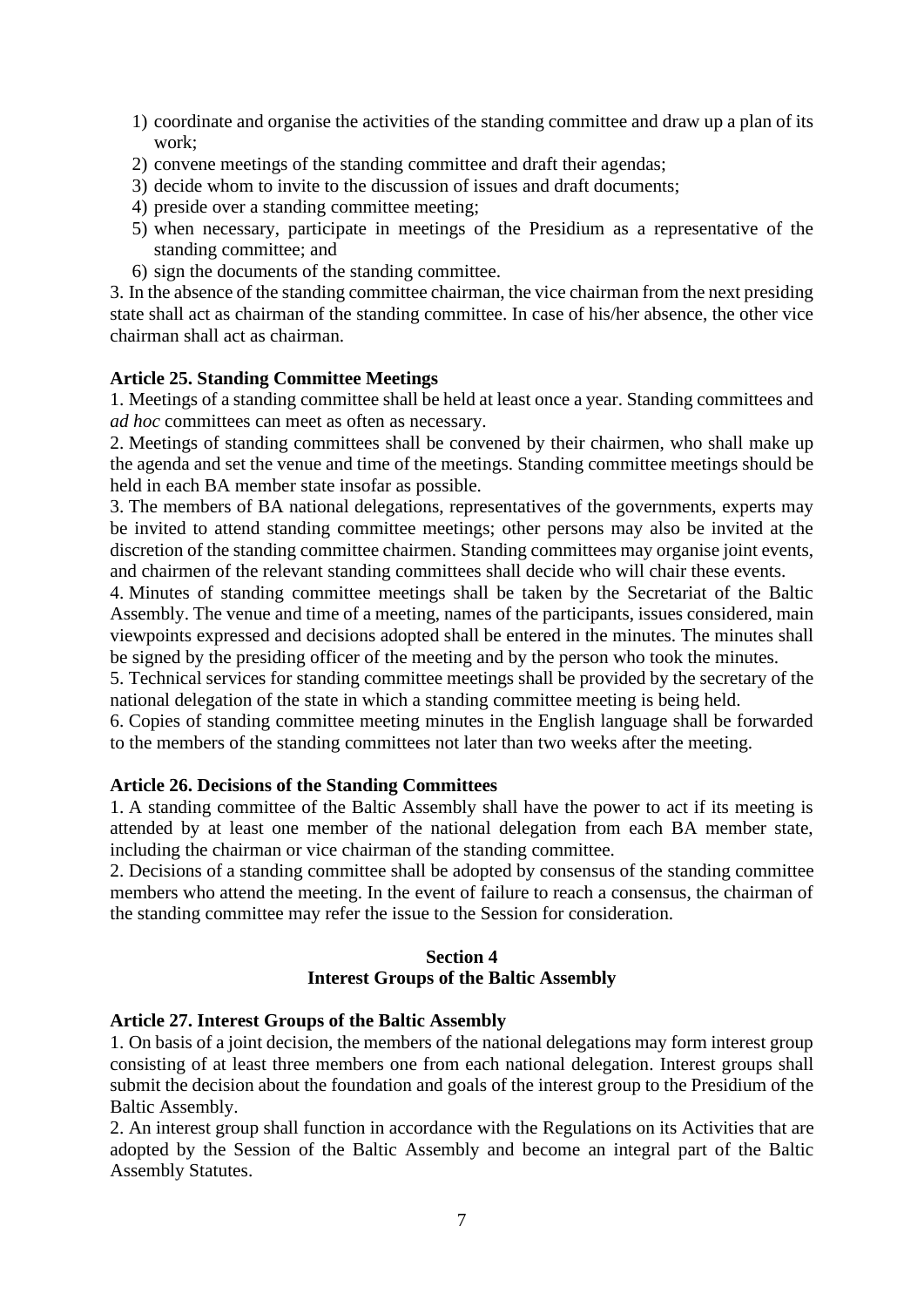### **Section 5 Secretariat of the Baltic Assembly**

#### **Article 28. General Provisions**

1. The Secretariat shall supervise regular activities of the Baltic Assembly and its bodies.

2. The Secretariat of the Baltic Assembly shall comprise the Secretary General of the Baltic Assembly and the secretaries of the national delegations of Estonia, Latvia and Lithuania (BA national secretaries). The BA Secretariat shall have its own staff.

3. Activities of the Secretariat of the Baltic Assembly shall be coordinated according to the present Statutes and other documents adopted on their basis.

### **Chapter 3 Procedure for Submission of the Documents of the Baltic Assembly**

# **Article 29. Documents That Can Be Adopted by the Baltic Assembly**

The Baltic Assembly shall express its position in the form of the following documents – resolution, declaration, recommendation, appeal, decision, statement, proposal, opinion or memorandum.

### **Article 30. Right to Initiate Documents**

1. The Presidium, a member of the national delegation, a standing committee, an interest group or a national delegation of the Baltic Assembly shall have the right to initiate documents in any form.

2. Only the Presidium shall have the right to initiate documents in regard to organisational aspects of the work of the Baltic Assembly and in cases specified by these Statutes.

### **Article 31. Submission of Draft Documents**

1. A draft of a document of the Baltic Assembly shall be submitted to the Presidium in English.

2. A draft document to be considered at a regular Session must be submitted to the Presidium not later than two months before the beginning of the Session.

3. In exceptional cases, the national delegation shall have the right to present a draft document at the beginning of the Session.

4. Draft documents to be considered at an extraordinary Session shall be submitted two weeks before the convocation of an extraordinary Session.

5. For a draft document submitted by way of exception by a national delegation at the beginning of the Session, the Presidium shall immediately forward the draft document to the Consultative Council.

6. Secretariat of the Baltic Assembly shall send out to national delegations in due time draft documents to be considered at the Session of the Baltic Assembly.

7. Standing committees, members of the national delegations and interest groups may propose amendments to the draft documents. Proposals for amendments shall be submitted in writing to the Presidium not later than two weeks before the beginning of the Session.

### **Article 32. Final Document of the Session**

1. Presidium shall prepare the Final Document and shall present it to the Session for adoption. The Final Document shall list all the documents to be adopted at the Session, specify the most important issues discussed, indicate the priorities of the Baltic Assembly, priorities of cooperation between the Baltic Assembly and the Baltic Council of Ministers for the next year,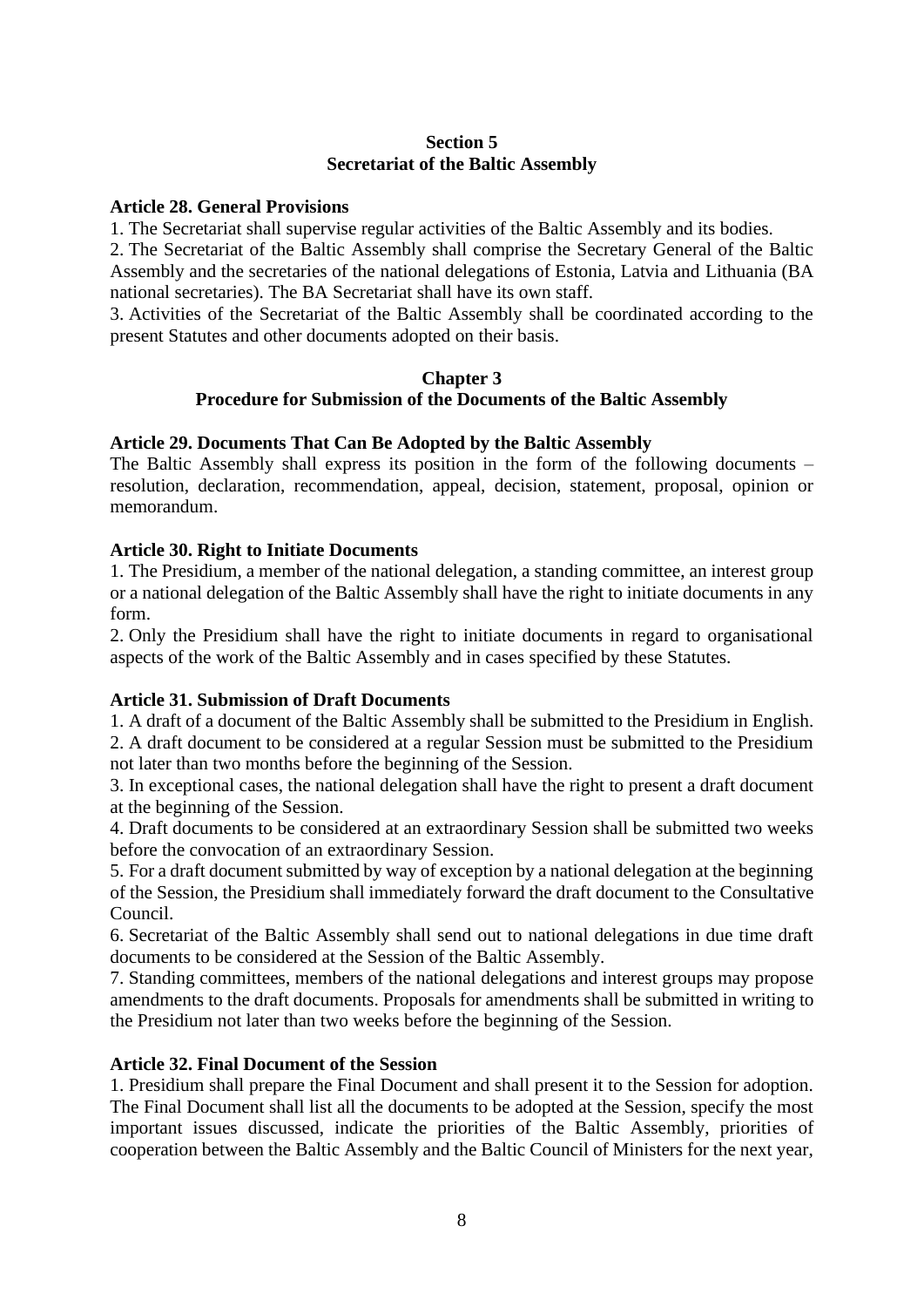as well as indicate where and when the next regular Session and the Baltic Council will take place.

2. The Final Document, together with the documents adopted at the Session, shall be made available to the public and shall be entered on the BA website.

# **Chapter 4**

# **Property, Funds and Budget of the Baltic Assembly**

### **Article 33. Property and Funds of the Baltic Assembly**

1. The activities of the Baltic Assembly shall be financed with the funds received as membership fees.

2. The Baltic Assembly, in accordance with the established procedure, may own and use for its activities the property and funds received as donations, inheritance or proceeds from economic activities relating to its objectives (selling of souvenirs bearing its symbols, publishing of printed matter, etc.).

3. Each national parliament itself shall cover the expenses related to the participation of its delegation to the Baltic Assembly at sessions, in meetings of the Presidium, the standing committees and the commissions, in the Baltic Council, as well as in the events held by the international cooperation partners of the Baltic Assembly.

4. The expenses necessary for ensuring the activities of the Baltic Assembly shall be shared equally by the parliaments of Estonia, Latvia and Lithuania.

5. The Secretary General of the Baltic Assembly shall, in accordance with the Baltic Assembly Statutes, have the right to manage the property and funds of the Baltic Assembly.

6. Joint expenses relating to the Baltic Assembly activities shall be financed from the budget of the Baltic Assembly.

7. Immediately after the adoption of the decision on the budget, the Presidium shall inform the parliaments and the governments of the Baltic Assembly member states about the contributions that are to be made to the Baltic Assembly budget.

8. The funds of the Baltic Assembly shall be used pursuant to the Regulations on the Use of the Baltic Assembly Funds, which are an integral part of the Statutes.

## **Chapter 5**

### **Cooperation of the Baltic Assembly with the Baltic Council of Ministers**

### **Article 34. Organisation of Cooperation**

The cooperation between the Baltic Assembly and the Baltic Council of Ministers shall be based on the 13 June 1994 Agreement on Baltic parliamentary and governmental cooperation between the Republic of Estonia, the Republic of Latvia and the Republic of Lithuania, the 14 April 1996 Protocol on Cooperation between the Baltic Assembly and the Baltic Council of Ministers, these Statutes and other legal acts. The cooperation between the Baltic Assembly and the Baltic Council of Ministers shall be implemented by the Presidium and standing committees, and it shall be coordinated by the Secretariats of the Baltic Assembly and of the Baltic Council of Ministers.

## **Article 35***.* **The Baltic Council**

1. Each year the Baltic Assembly and the Baltic Council of Ministers shall hold a joint meeting – the Baltic Council. The venue and time of the joint meeting and its agenda shall be coordinated through the appropriate secretariats on the basis of an agreement reached between the Presidium of the Baltic Assembly and the Baltic State presiding in the Baltic Council of Ministers.